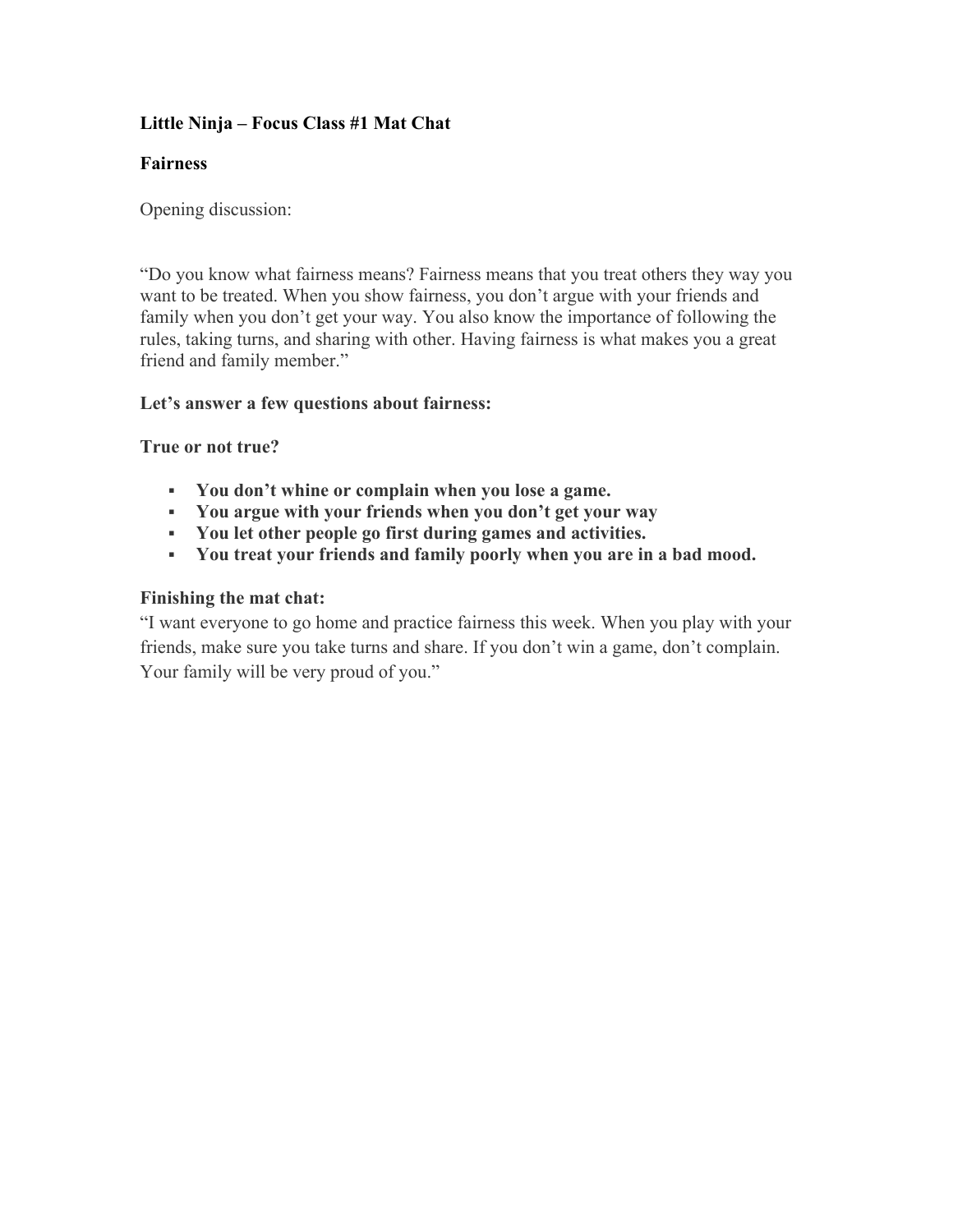# **Little Ninja – Teamwork Class #1 Mat Chat**

### **Patience**

Opening discussion:

"Do you know what the word patience means? It means that you can wait your turn even though you are very excited. When you talk out of turn, you are not being fair to others and may hurt their feelings. Also, when you get upset because you are not first, you are doing the same thing. When you wait patiently until it is your turn, you are showing everyone that you care and are strong enough to have patience."

### **"Let's try a quiz game to help you practice being patient"**

### **Steps:**

- **1. Ask you class the questions in step three.**
- **2. Some will blurt out the answers because they do not have the patience to wait until you call on them, be sure to point out to those students that they are NOT being patient.**
- **3. Ask the class the following questions:** 
	- **a. Who can tell me one type of dinosaur that once roamed the Earth?**
	- **b. Who can name an animal that lives in the jungle?**
	- **c. Who can name a type of fish that lives in the sea?**
	- **d. Who can tell me the name of one character in Finding Nemo? Shrek? Incredibles? Toy Story?**
- **4. To make it challenging, give the student 5 push-ups if they blurt out the answer before being called on.**

#### **Finishing the mat chat:**

"I want everyone to practice patience this week. For example: if one of your family members is talking on the phone, patiently wait until they are off the phone before you speak to them. At school, make sure you raise your hand to answer questions and do not speak out of turn. This will show your friends and family that you are strong enough to have patience."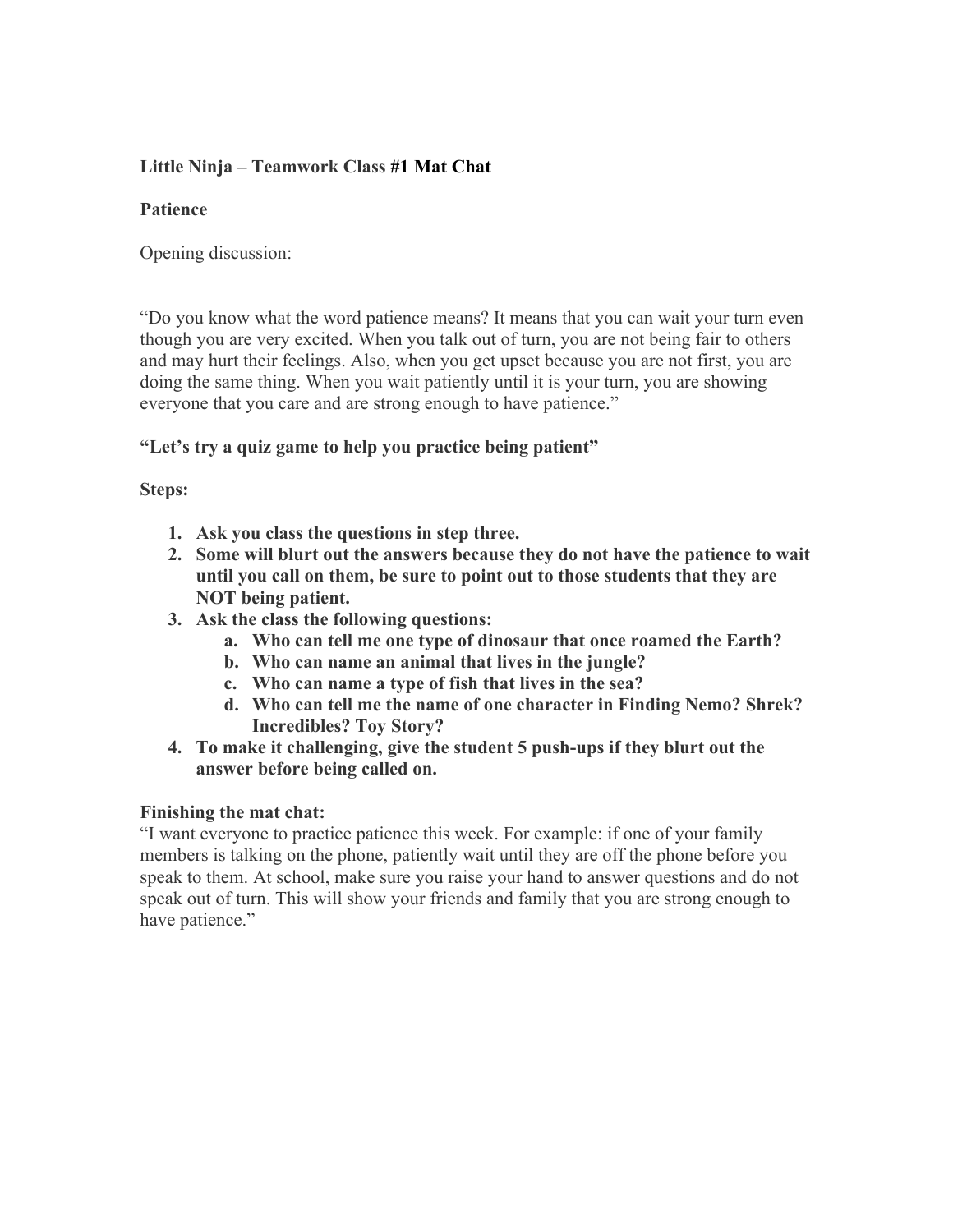# **Little Ninja – Control Class #1 Mat Chat**

### **Perseverance**

Opening discussion:

"Do you know what perseverance means? Perseverance means that you never give up, especially when something is hard. Plenty of things are hard to do, but you have the power in your mind to conquer many challenges. You will be surprised at how many hard things are not so hard when you tell yourself that you can do it."

#### **Let's answer a few questions about you and perseverance:**

**True or not true?** 

- **When you play a game, if the game is too hard then you just quit.**
- **When you are learning a new word, you study the word until you remember what it means.**
- **When you argue with your family, you get mad when you don't get your way and run into your room.**
- **When you have a problem to solve, you explore different ways to solve the problem and you don't give up so quickly.**

#### **Finishing the mat chat:**

"I want everyone to go home and practice perseverance this week. When you play with your friends, make sure you don't give up if you are losing. When you are doing your homework, make sure you remember that you will learn if you stay focused and believe in yourself."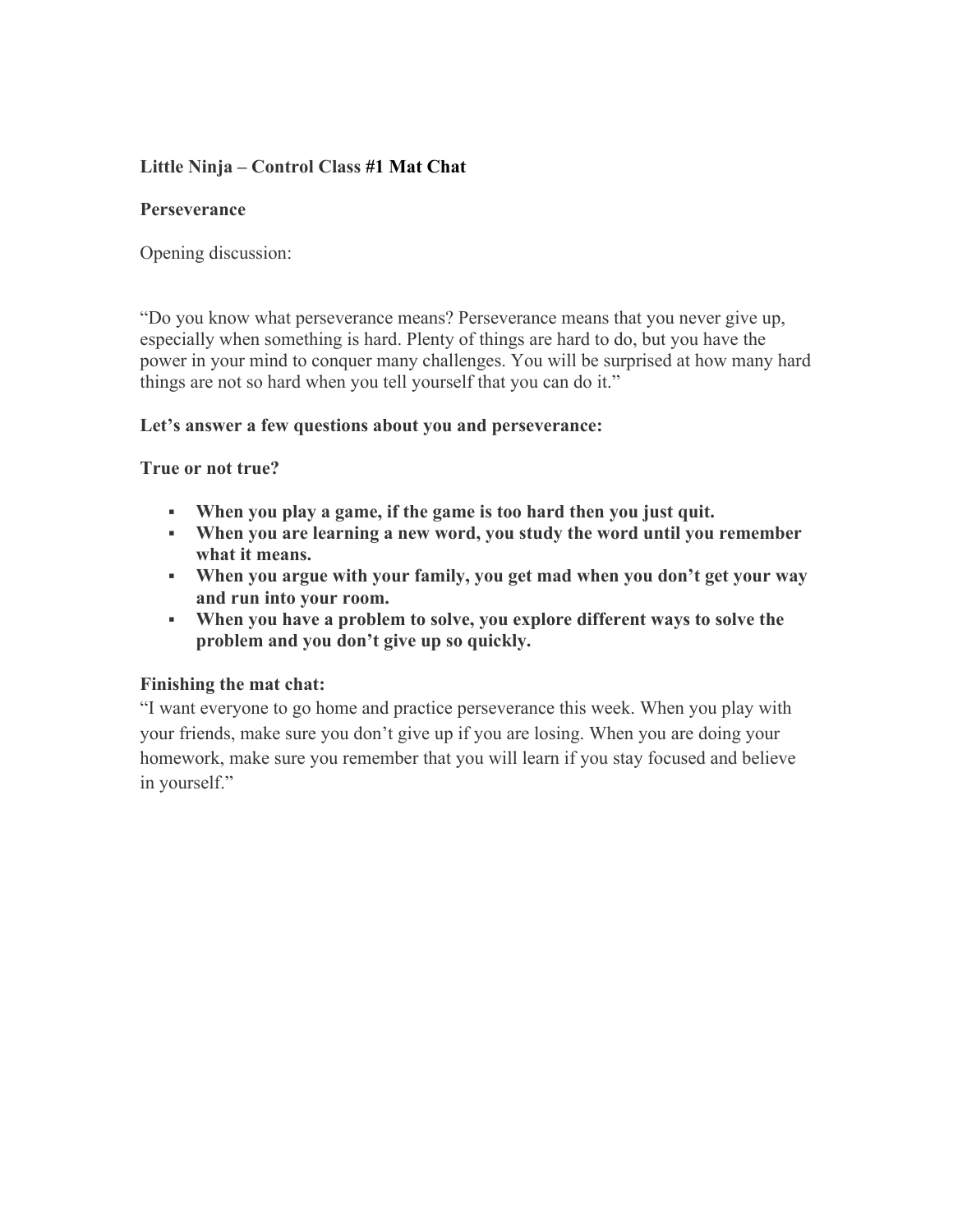# **Little Ninja – Balance Class #1 Mat Chat**

### **Charisma**

Opening discussion:

"Do you know what charisma means? Charisma means that you make other people feel special and you know how to make other people smile. People enjoy being around other people that make them feel special and always make them smile. That is why charisma is one of the best character traits one can have."

### **Let's answer a few questions about you and charisma.**

#### **True or not true?**

- **When you are speaking to others, you always look them in the eyes?**
- **When you see someone smiling at you, you always smile back?**
- **When you play with your friends, you always make sure they have a turn to pick a game?**
- **When you spend time with your family, you always ask them how their day was and you listen to what they say?**

## **Finishing the mat chat:**

"I want everyone to go home and practice having charisma this week. Look people in the eyes when you speak to them and always give others big smiles. When you are playing with others, don't be greedy – let your friends pick a game and let them be in charge. You'll notice that you have a lot more fun when everyone around you is smiling as big as you are."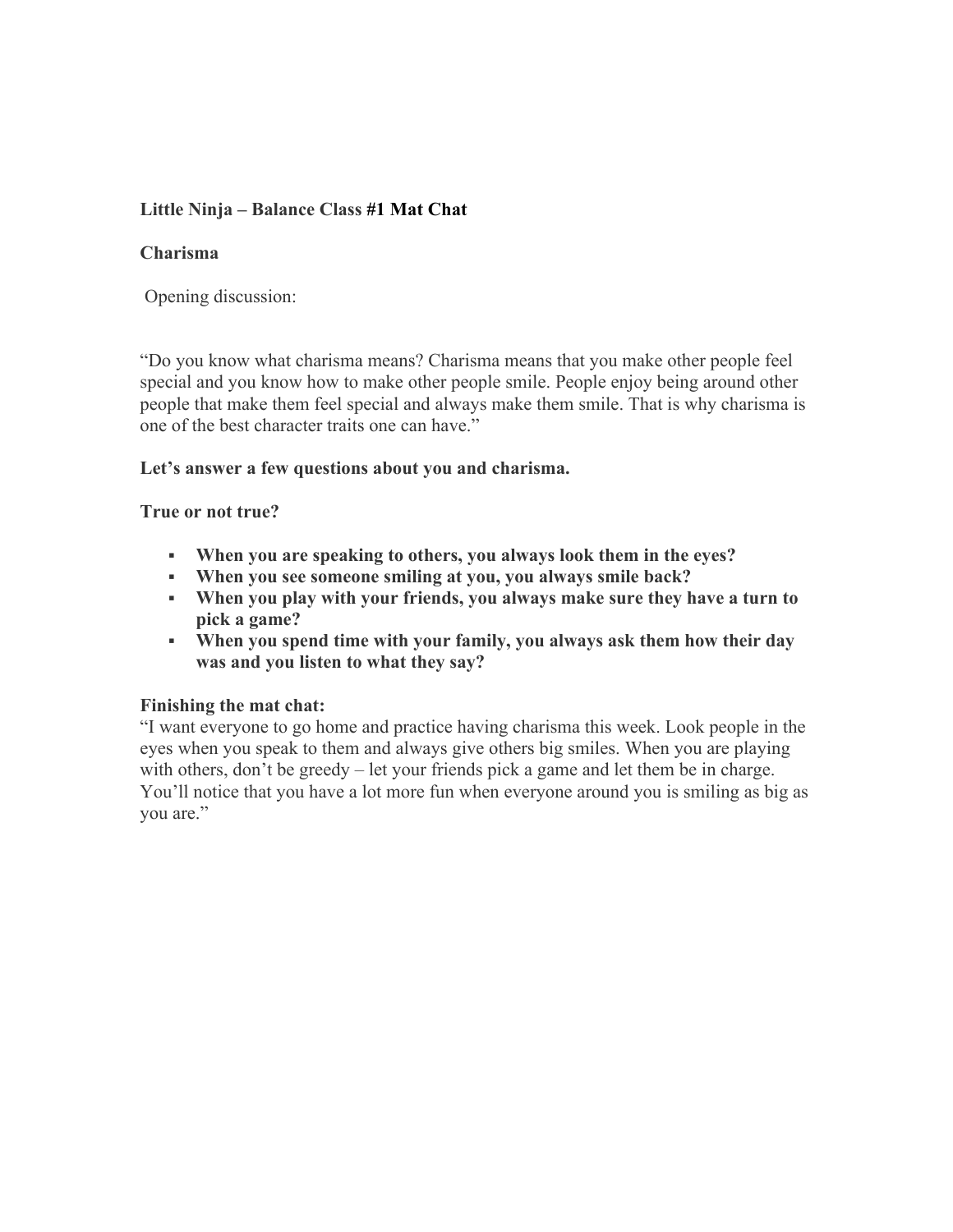# **Little Ninja – Memory Class #1 Mat Chat**

### **Self-Discipline**

### **Opening discussion:**

"Do you know what self-discipline means? Self-discipline means that you know right from wrong and you make good choices instead of bad choices. If you follow the rules at home and at school, and you treat others well, then you have great self-discipline."

#### **Let's answer a few questions about you and self-discipline.**

#### **True or not true:**

- **When your mom tells you to brush your teeth and get ready for bed, you do so without being told more than once.**
- **You know it is not safe to run around the house, but you do anyway when your parents are not watching.**
- **When your teacher tells you to read quietly during class you do so even if others are making noises.**
- **If you are busy doing something and your mom asks you to do something else, you ignore her.**

Can you share some ways that you've had self-discipline in the past?

Finishing the mat chat:

"I want everyone to go home and practice self-discipline this week. Look at your mom and dad when they tell you to do something, and do it without being told over and over again. Big kids do not have to be reminded more than once."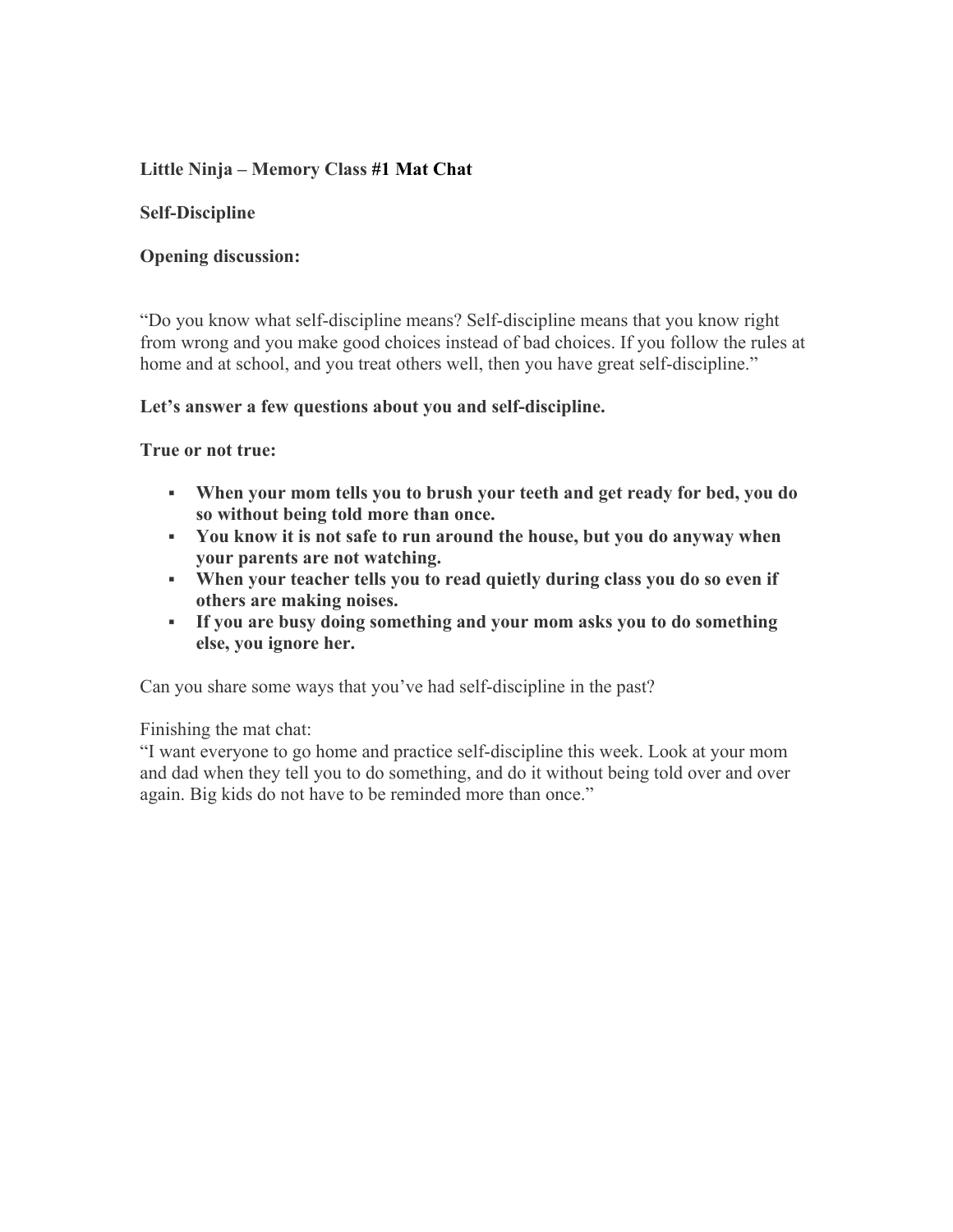# **Little Ninja – Discipline Class #1 Mat Chat**

### **Responsibility**

### **Opening discussion:**

"Do you know what responsibility means? Responsibility means that you can take care of yourself without being told. When you are responsible, you clean up after yourself; help take care of your pets, and help with chores without being asked to do so. Children with responsibility are showing their family that they can take care of themselves, and that makes them really proud!"

#### **Let's answer a few questions about responsibility!**

#### **True or not true?**

- **I always clean up when I make a mess.**
- **I never ask my family if they need help with chores.**
- **I remember to take care of my body by keeping myself clean and brushing my teeth.**
- **I forget to do my homework and practice my Martial Arts.**

#### **Finishing the mat chat:**

"I want everyone to go home and practice responsibility this week. Find something that you can help with at home without being told. For example: keeping your pet's water bowl full or wiping up messes around the kitchen. This will show your family that you are responsible and that you are growing up fast!"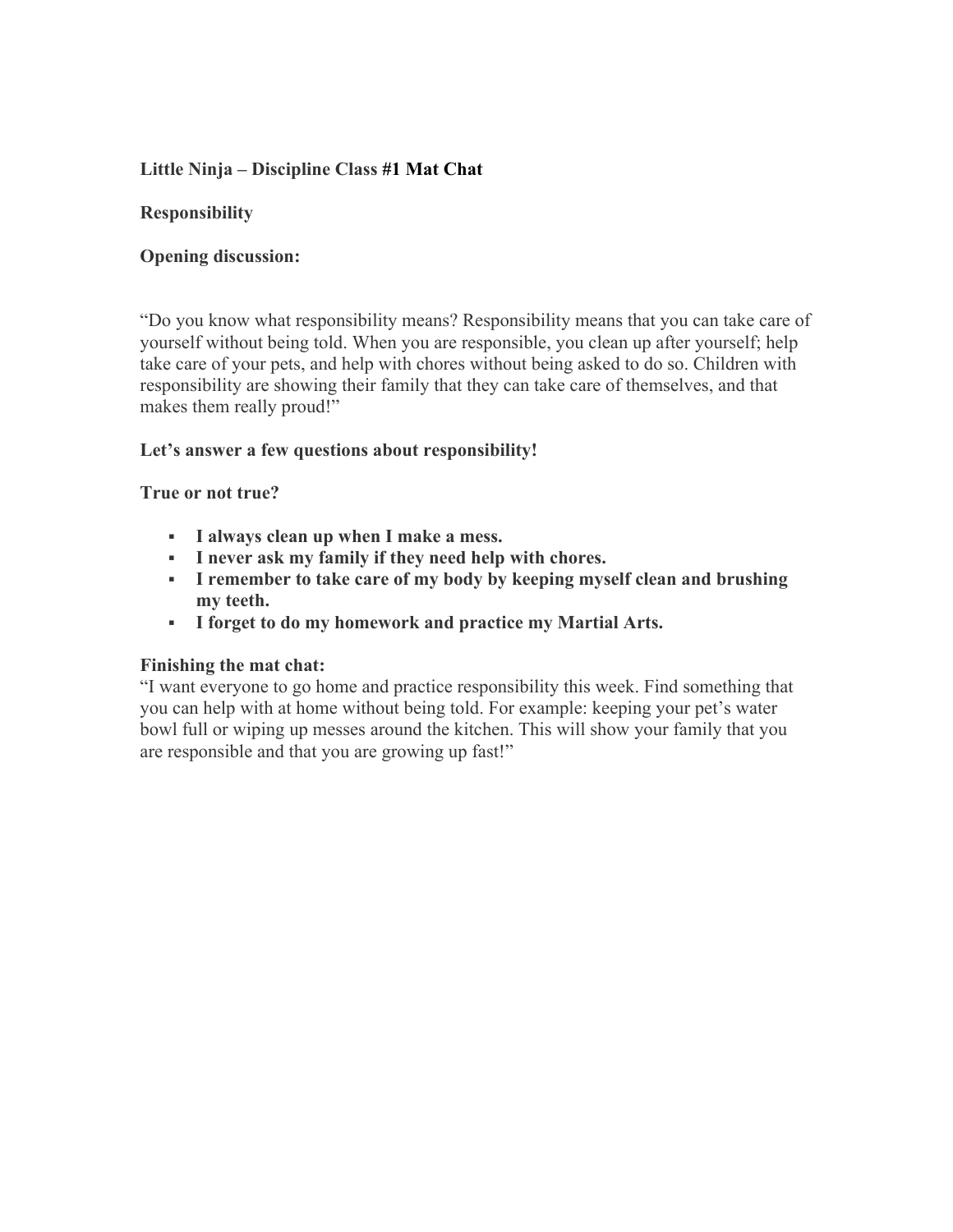# **Little Ninja – Fitness Class #1 Mat Chat**

### **Self-Confidence**

## **Opening discussion:**

"Do you know what self-confidence means? Self-confidence means that you believe in yourself and you will try hard at everything you do. If you only focus on good feelings and not bad feelings, then you are showing self-confidence. For example, you are showing great self-confidence if you always say things like "I can do it!" instead of "I can't do it!"

### **Let's answer a few questions about self-confidence.**

### **True or not true?**

- **You say "Yes I Can" when you are learning how to read.**
- **You get mad and quit when something is too hard.**
- **You try your hardest when helping around the house.**
- **You are very messy when you color and you don't care.**
- **You believe others when they tell you that you are stupid or weak.**
- **You always remember that you are a very special person no matter what other people might say.**

#### **Finishing the mat chat:**

"I want everyone to go home and practice having self-confidence this week. When you are learning something new, don't give up too easily if it is hard. Instead, keep trying until you get it right. For example, try to clean your room the best you can; try to write your name better and better; and try a new game without getting mad or angry."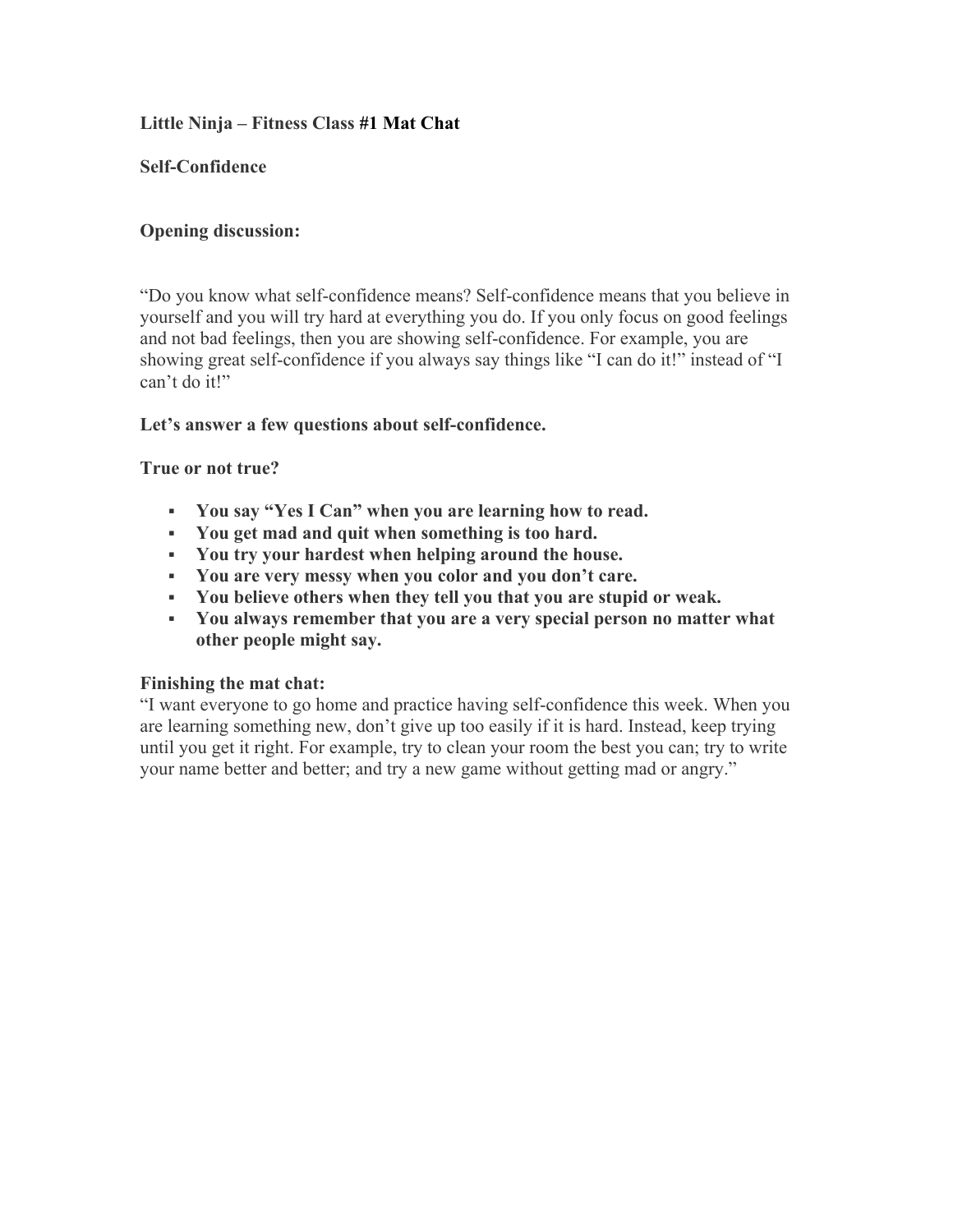# **Little Ninja – Coordination Class #1 Mat Chat**

### **Trustworthy**

### **Opening discussion:**

"Do you know what trustworthy means? Trustworthy means that you tell the truth and follow the rules. For example, if you spill something on the floor and then lie about it, then you are not being trustworthy. If you are not trustworthy then people will not believe you and that will make your parents very sad. To make your parents happy, you should always tell the truth and follow the rules."

### **Let's answer a few questions about being trustworthy.**

### **True or not true?**

- **You stop at the stop signs when riding your bike.**
- **You lie when you get caught not following rules.**
- **You keep your promises that you make to your family.**
- **You tell your parents that you are sick even though you are not, just so you don't have to go to school.**
- **You brush your teeth in the morning and at night without being told because you know it is an important house rule.**

Tip: Tell the kids that you are VERY proud of them because they can tell the difference between being trustworthy and not being trustworthy.

#### **Finishing the mat chat:**

"I want everyone to go home and practice being trustworthy this week. Make sure you tell the truth and follow the rules even if you know someone is not watching you. That is how you will become trustworthy and make your parents proud."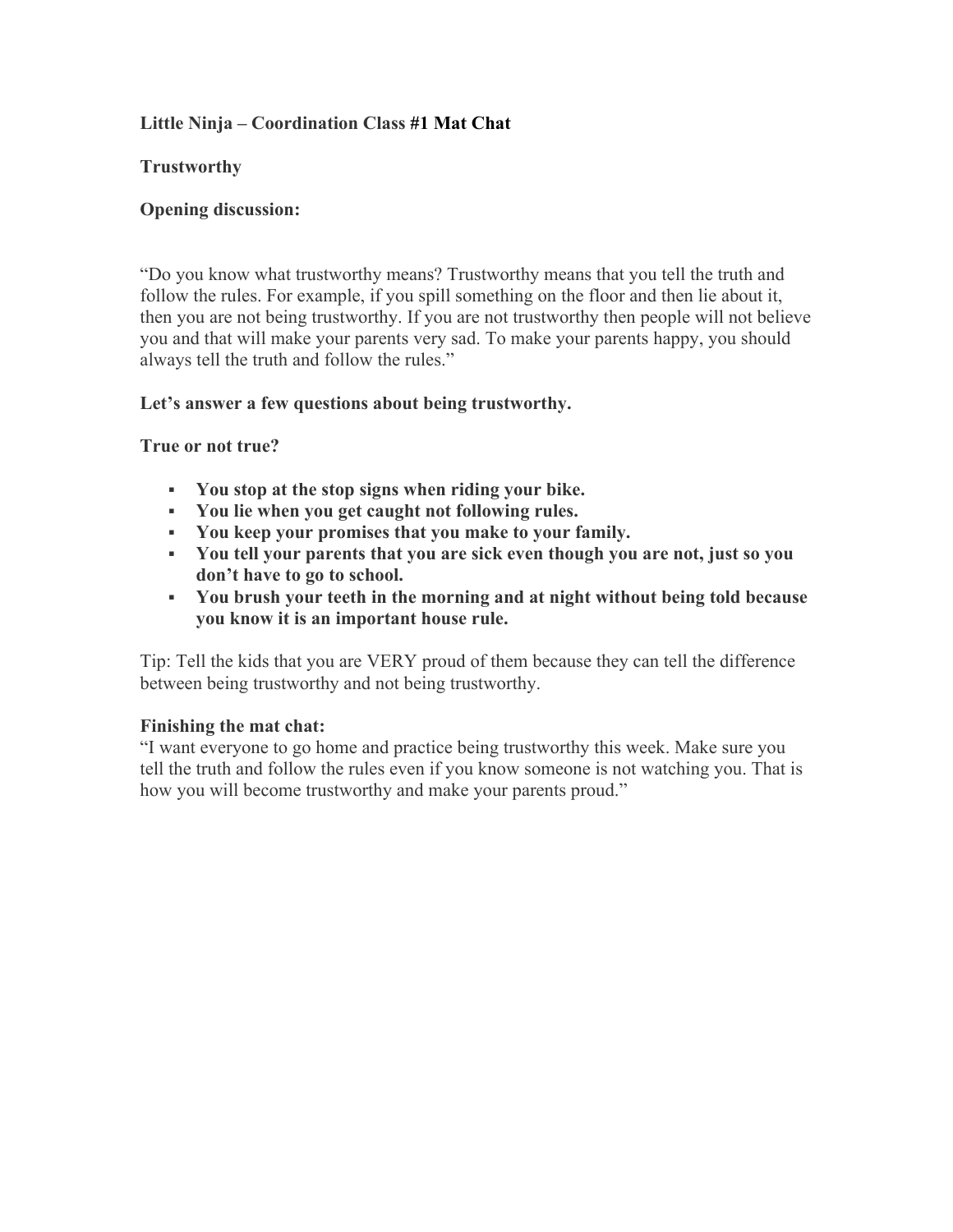### **Little Ninja – Focus Class #2 Mat Chat**

### **Know When to Call 911**

Today we're going to talk about when to call 911. *Ask the question:* Who knows what 911 means? *Let a few of the students try to answer the question.* "It means there's an emergency". Do you know what an emergency is? *Again, let a few of the students try to answer the question.* It is when something really dangerous has happened.

The phone number "911" is what you dial when something really bad has happened to you or someone around you. Its important to know when something really bad needs an emergency person to come and take care of the problem. Do you know who the emergency people are? *Let them answer. They'll say police and firemen.* A police officer comes to help if someone tries to take you away or hurt you or hurt someone you know. A fireman will come if there is a fire that is really bad. There's also a medic who comes if someone is hurt really bad.

**By saying "Yes sir/maam" or "No sir/maam" Let's see if you know which of these situations you'd call 911:**

- **• Would you call if a bully pushes you?**
- **• Would you call if a stronger knocks on the door and tries to grab you?**
- **• Would you call if your friend falls off their bike and cuts their elbow?**
- **• Would you call if a car hits your friend?**
- **• Would you call if your mom burns her finger?**
- **• Would you call if there were a big fire in your kitchen?**
- **• Would you call if a tree falls on your house?**
- **• Would you call if your mommy or daddy is asleep and they won't wake up?**
- **• Would you call if a cat's stuck in a tree?**
- **• Would you call if you're hungry?**

Who knows what you need to know when you call 911? *Let a few of the students try to answer the question.* You need to tell them your name, where you are and what the emergency is. Now, its important to not call 911 unless there's a real emergency so don't call it unless something bad has happened.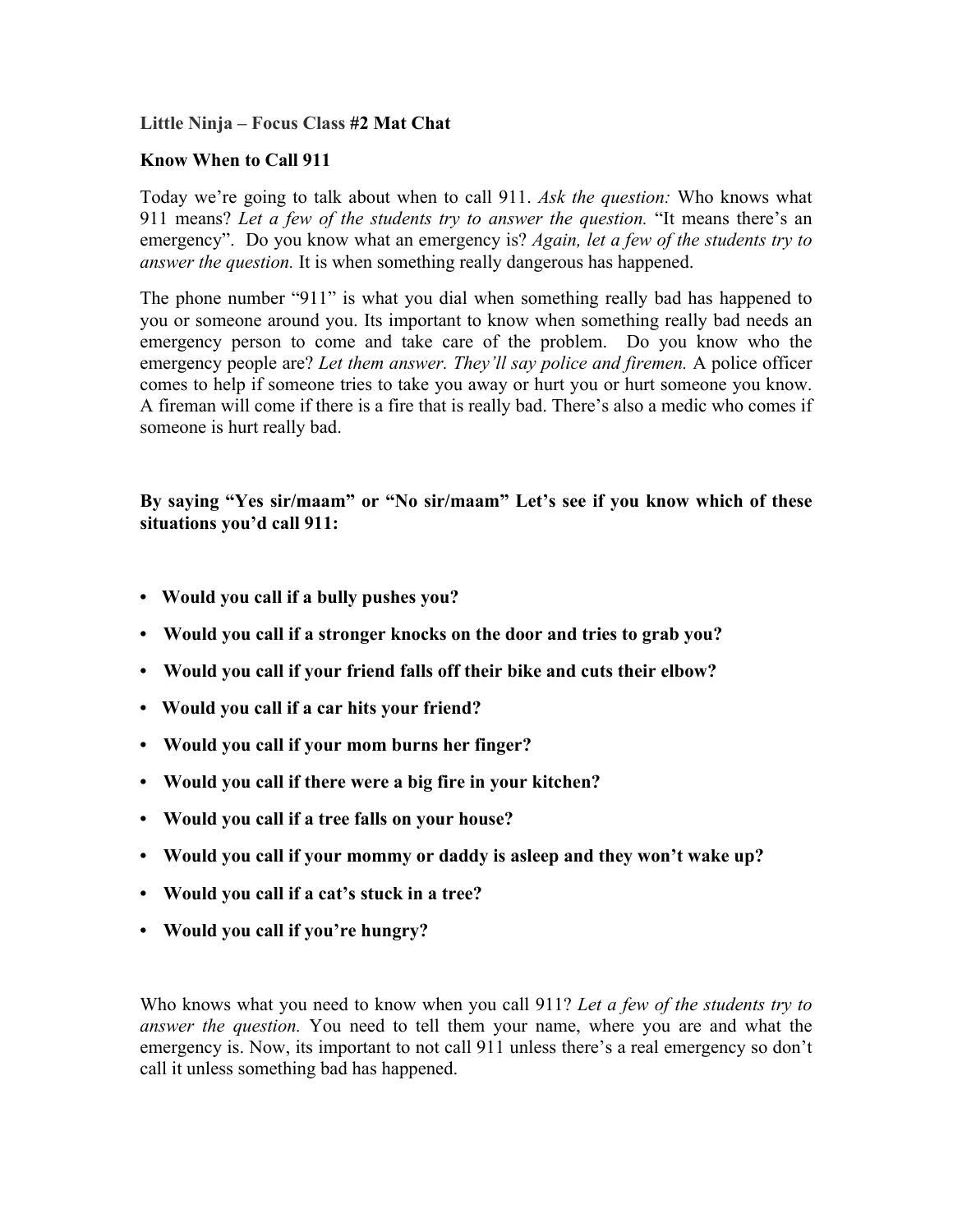#### **Little Ninja – Teamwork Class #2 Mat Chat**

#### **Know what to do if there is a Fire**

We're going to talk about what to do if there's a fire. We practice a fire drill to know what to do if there's a real bad fire in our house. The first thing we'd do if we smell smoke is to check and see if the smoke is really bad. Really bad smoke is dark and will make you cough. If the smoke is dark and makes you cough, then you need to get out as fast as you can! You'll have to do that by crawling to the nearest exit. You're supposed to crawl under the smoke, that way you don't get sick. When you get to a door, if it is closed, you have to check for heat. How do you check for heat *(someone will say you touch the door with your hand)*. If there's fire by the door it'll be warm or hot, then you'll have to crawl out another way, maybe even go through a window. Who knows how to open the windows in their house? *(tell the parents that they should practice this with their children)*. When you get out, run as far away from the house as you can, like to a neighbor's house. This is something you should talk with your parents about so they'll know where to find you. Another thing, if you catch on fire, you have to stop-drop-androll. Let's practice it... *(Practice crawling to a door and checking for heat, then opening the door. Also practice stop drop and roll).*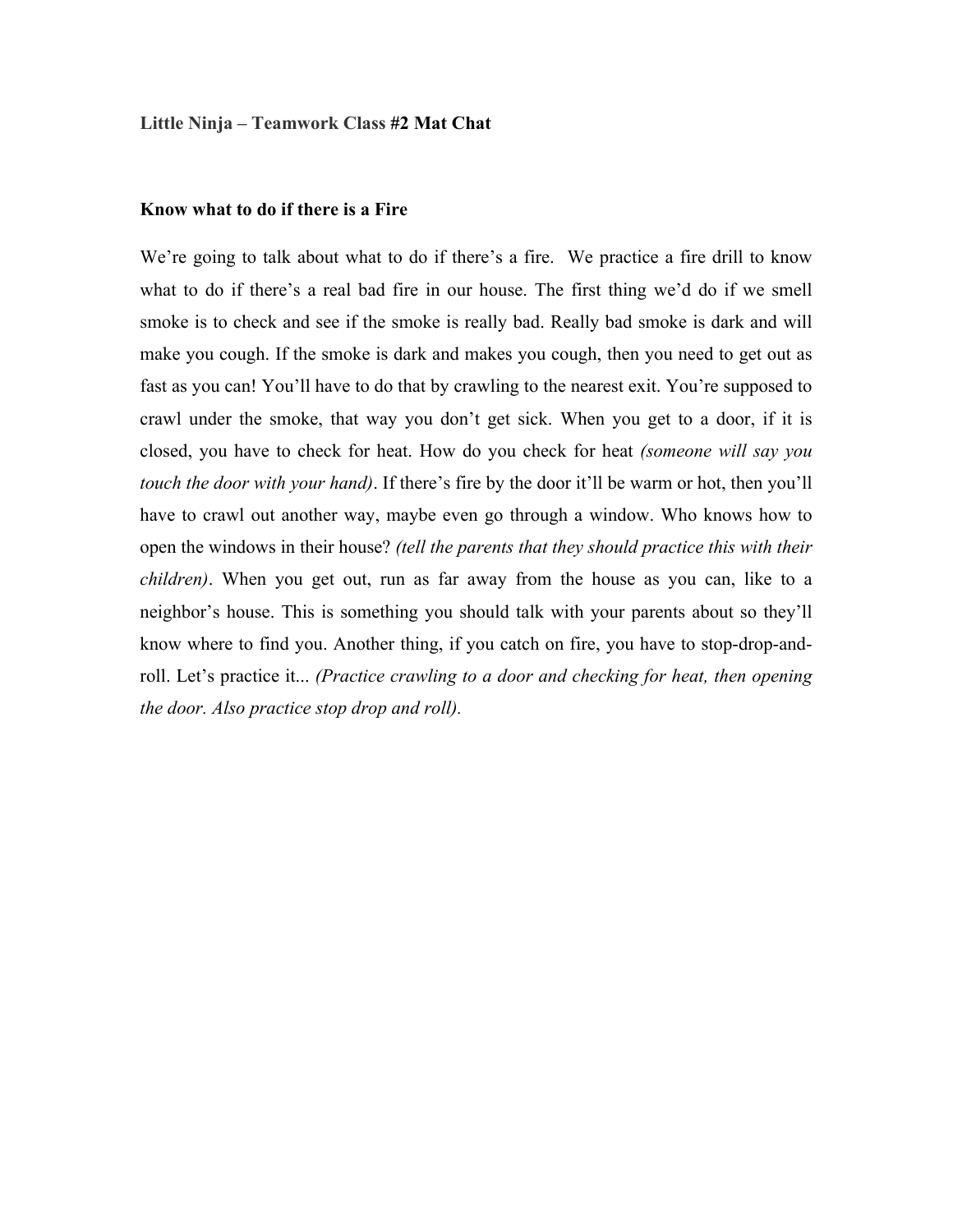## **Little Ninja – Control Class #2 Mat Chat**

#### **Don't Play with Dangerous Objects**

We'll going to talk about things you shouldn't play with, especially when an adult isn't around. Does anyone know what kind of things we shouldn't play with, especially when we're alone? *Go through the list.*

#### 1. Guns

• Why can't we play with guns? Answer: Because the gun can go off and someone can get hurt really, really bad.

- What do you do if you see a real gun? Answer: Don't touch it and go tell an adult.
- What do you do if you see someone playing with a real gun? Answer: Go tell an adult.

#### 2. Knives

• Why can't we play with knives? Answer: Because we may cut ourselves or someone else really bad.

#### 3. Matches or lighters

• Why can't we play with matches or lighters? Answer: Because matches and lighters can start a fire or burn someone.

#### 4. Tools with sharp points

• Why can't we play with things with sharp points? Answer: Because someone could get stabbed.

#### 5. Electrical equipment near water

• Why can't we play with electrical equipment near water? Answer: Because electricity sparks when it touches water, and it'll shock us really bad.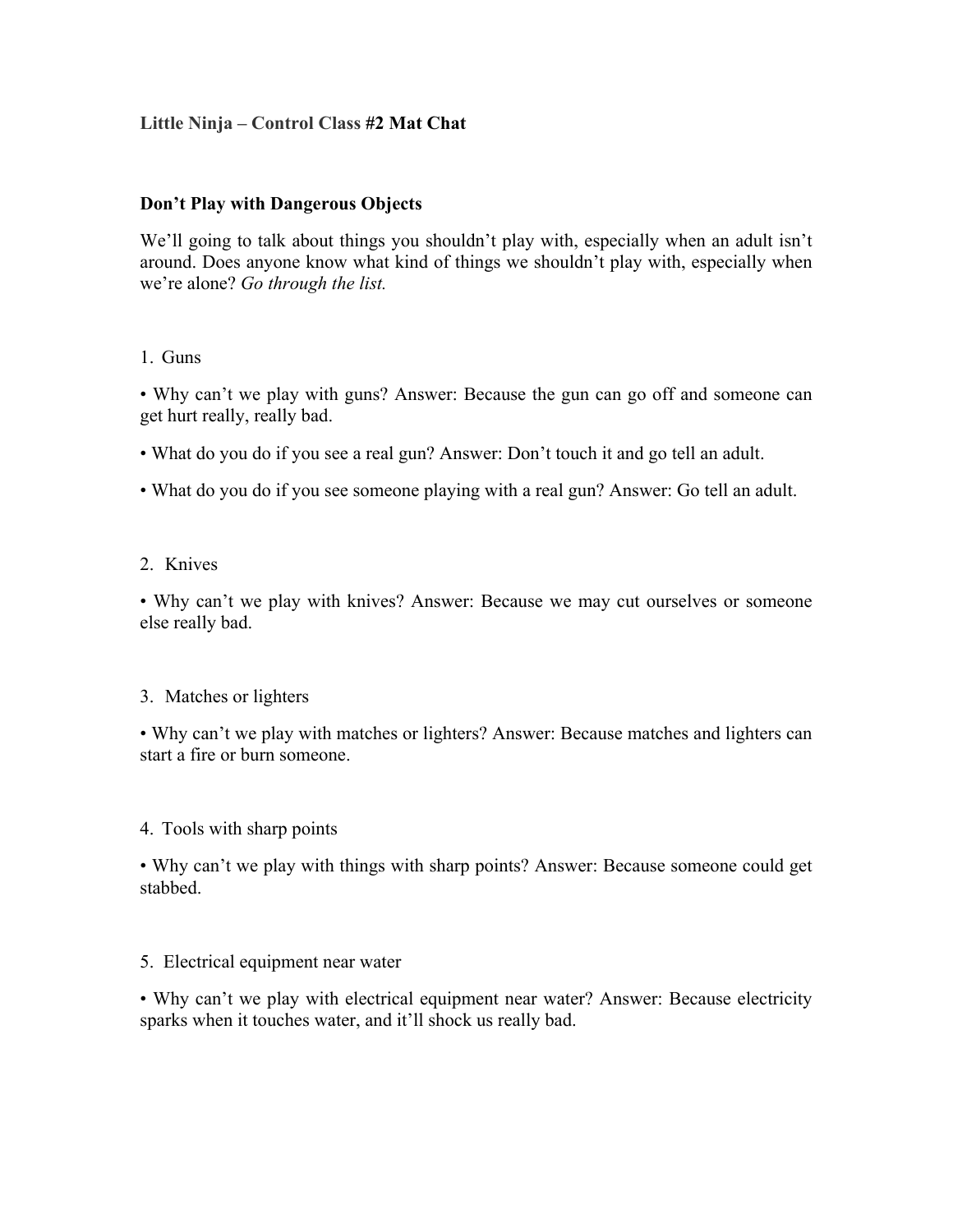## **Little Ninja – Balance Class #2 Mat Chat**

## **Don't Put Anything in Your Mouth That isn't Food**

Does anyone know what kind of things we shouldn't put in our mouth?

## **1.** Drugs

• Why can't we put drugs in our mouth? Answer: Because drugs have chemicals that can make you really sick. The only kind of drug you should take is medicine or vitamins, but only when your parents give it to you.

## **2.** Alcohol

• There are 2 types of alcohol - grown-up alcohol and medicine cabinet alcohol. Why can't we put alcohol in our mouth? Answer: You can't put alcohol in your mouth because it'll make you sick.

3. Chemicals

• Why can't we put chemicals in our mouth? Answer: Because chemicals can make you really sick.

## • What are chemicals?

## 1. Bleach

- 2. Windex & other cleaning stuff
- 3. Poisons like bug spray, bleach, cleaning stuff
- 4. Small solid objects like marbles and miniature toy soldiers

• Why can't we put little things in our mouth? Answer: Because they might get caught in your throat and you could choke and stop breathing.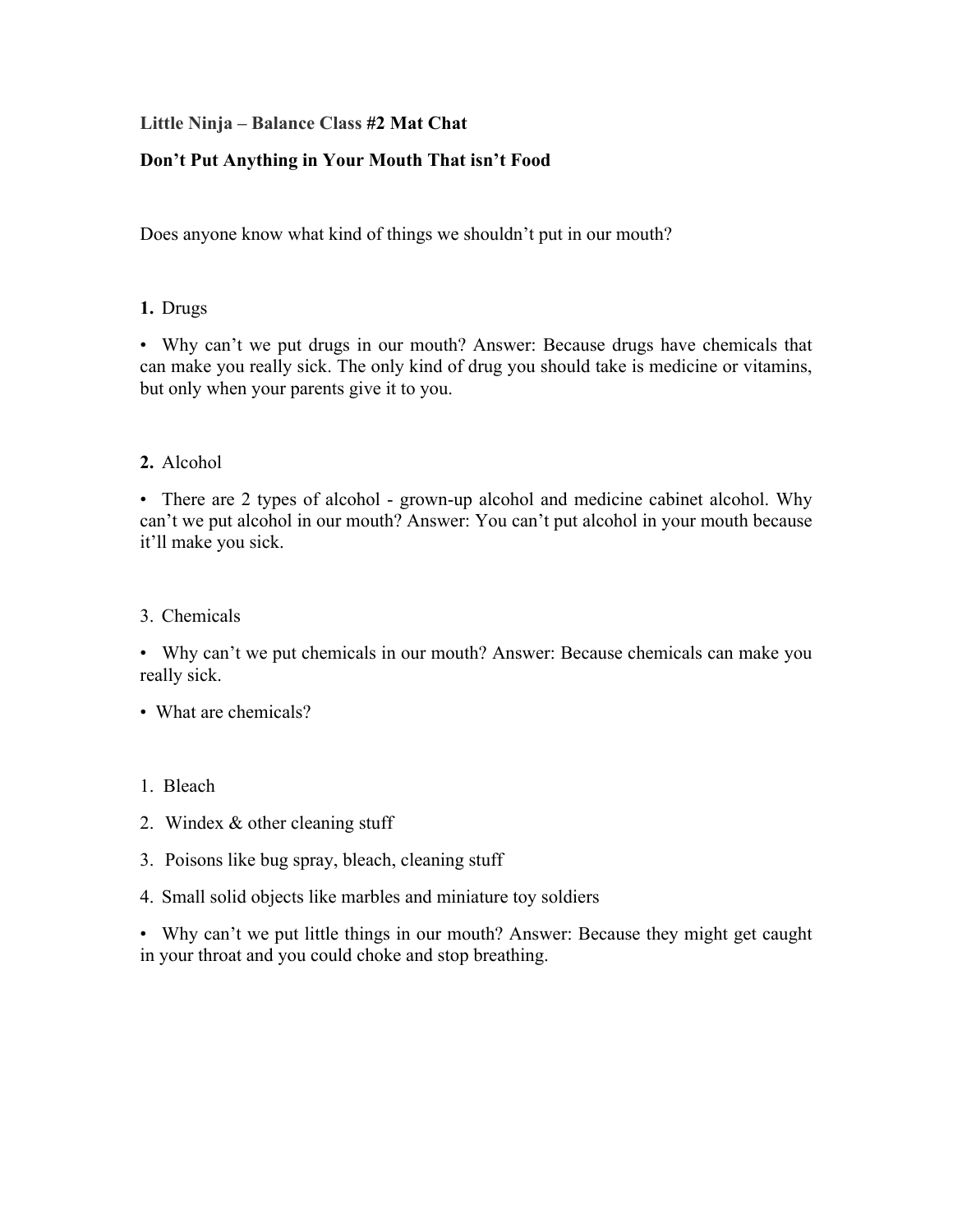#### **Little Ninja – Memory Class #2 Mat Chat**

#### **Have Good Street Safety Skills**

It's important to know the rules when you play outside so you stay safe and don't get hurt. Knowing and following the rules could even save your life. Let's go over some of the rules you should follow when you go outside to play:

1. What are you supposed to wear on your head when you ride your bike, roller blades, scooter and skate board so that you don't hurt your head. Answer: A helmet.

What else should you wear when you're riding a bike, scooter, and skate board or roller blades? Answer: Elbow pads, knee pads and maybe even wrist pads.

2. What should you always do before you cross the street? Answer: Look both ways. Some cars can be very quiet and you can't hear them coming.

3. Who should go with you if you go to the pool? Answer: Your parents or sitter. Someone big enough to help you if you slip into the pool or get caught in the deep end and don't know how to swim. A grown-up can help you.

4. Should you play with kids who are bad and want you to do bad things? Answer: No. You can get into trouble.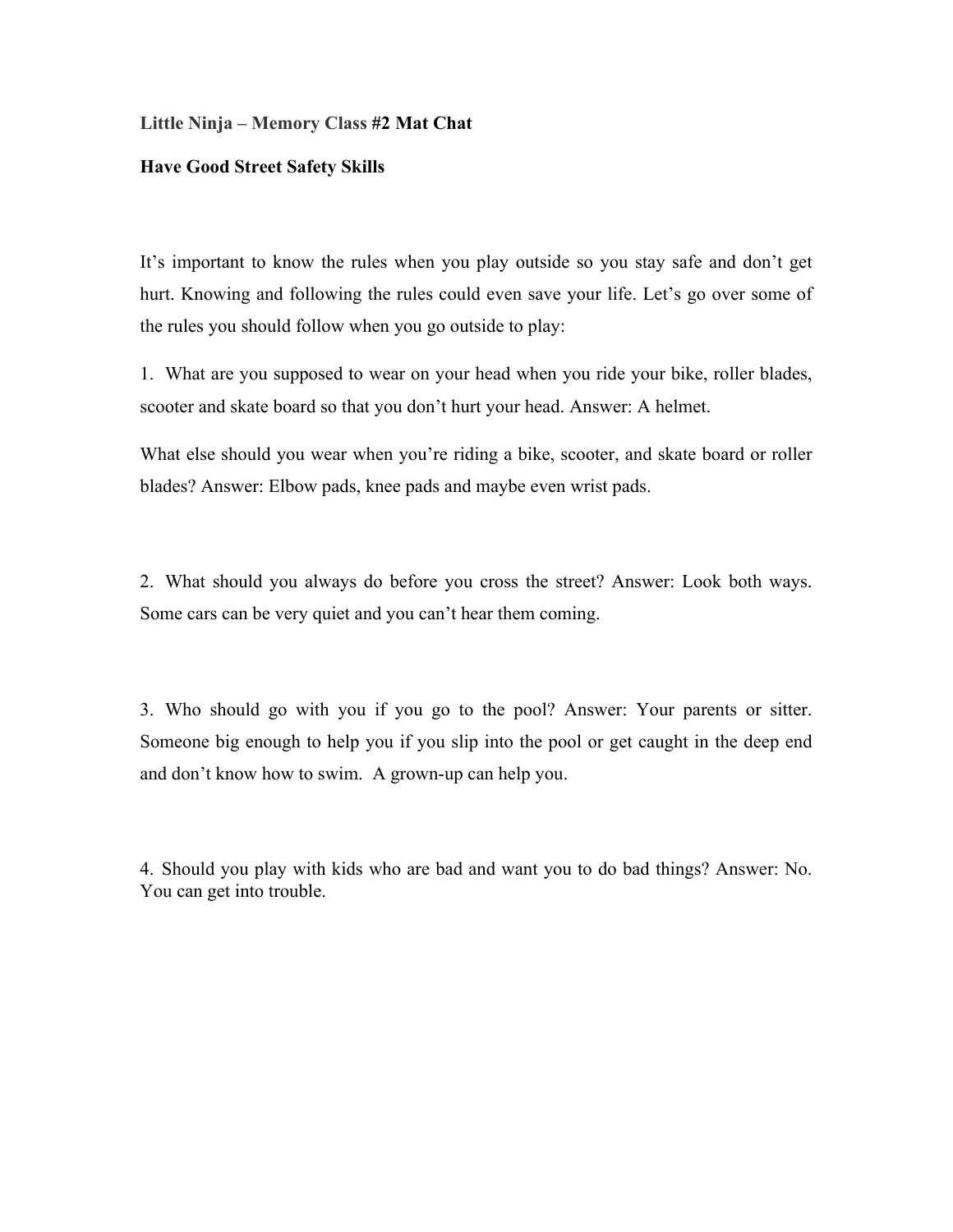## **Little Ninja – Discipline Class #2 Mat Chat**

#### **Stay Away from Strangers**

**Who knows what a stranger is?** *Its somebody you don't know.* Who can tell me what a stranger looks like?

*Get answers from the students. They'll give several kinds of descriptions.*

Those are all right. A stranger can be a man, a woman, a teenager, anyone. If you don't know who they are, that means they're a stranger. The rule for a stranger is you never go anywhere with them. *Have the students repeat the rule several times:* **"Don't go anywhere with a stranger"**

• Do you know what a stranger might do to try and trick you?

1. They can offer you candy. What if I was a stranger and offered you candy? What would you say? "No" What's the rule? Answer: "Don't go anywhere with a stranger"

2. They can tell you they are friends with your parents. What if they said your parents wanted you to go with them? What would you say? "No" What's the rule? Answer: "Don't go anywhere with a stranger"

3. They can offer to take you to play video games? What would you say? "No" What's the rule? Answer: "Don't go anywhere with a stranger"

3. They can offer to take you to get pizza or something else to eat? What would you say? "No" What's the rule? Answer: "Don't go anywhere with a stranger"

- What do you do when a stranger tries to get you to go with them?
- 1. Say NO real loud.
- 2. Yell "stranger" so an adult can hear you.
- 3. Run to another adult who's safe.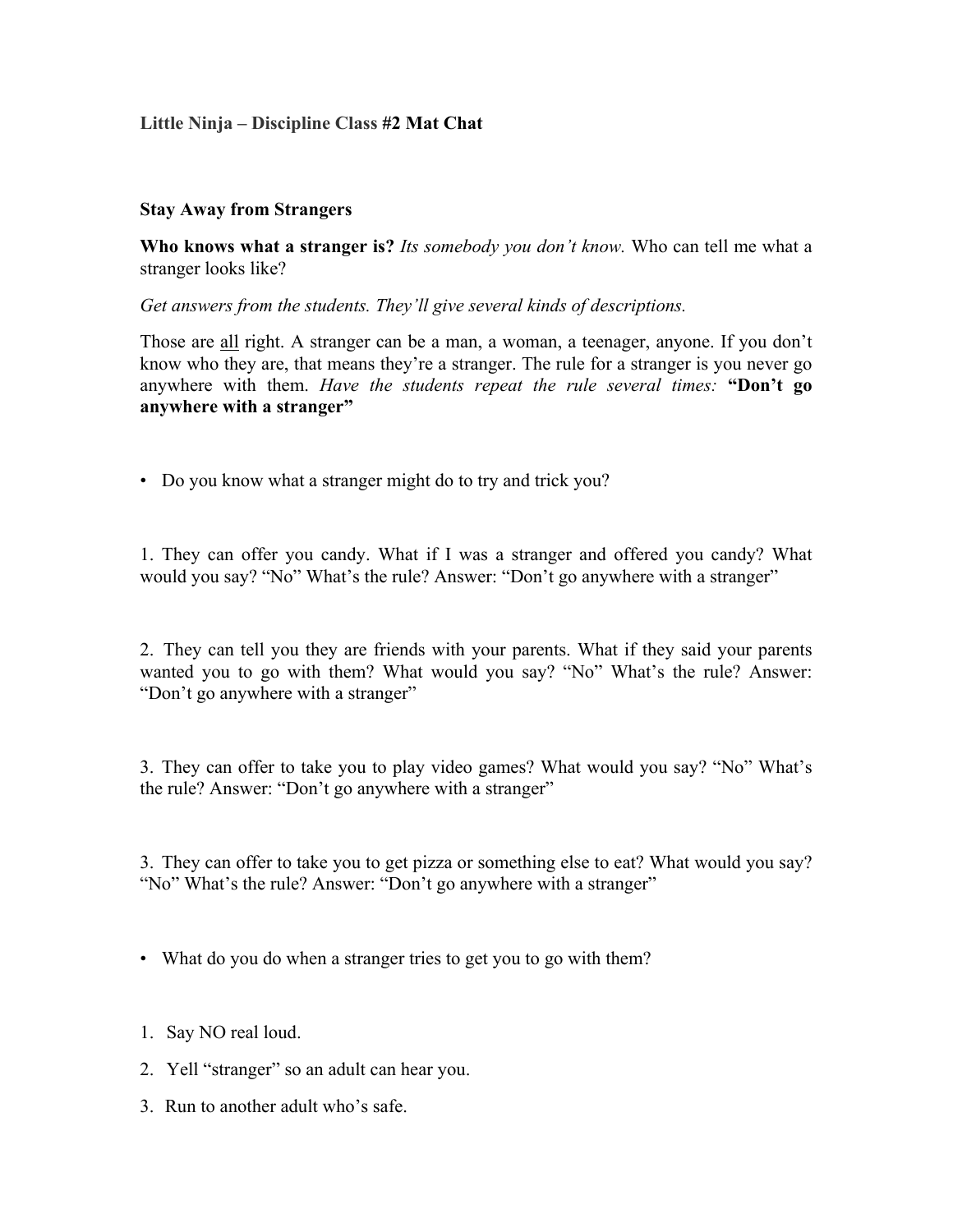## **Little Ninja – Fitness Class #2 Mat Chat**

### **Always Have Good Ninja Manners**

*What are Ninja manners?*

- 1. Saying "please" and "thank you."
- 2. Saying "yes, sir" and "yes, ma'am."
- 3. Showing respect (showing other that you care about them)
- 4. Having courtesy (being nice)

• How can we show respect? Answer: By listening when people talk to you, doing what your parents ask you to do and by not breaking people's things.

• How can we show courtesy or be nice to someone? Answer: By opening the door for people, helping out others when they need it, sharing and not making fun of people because they're different from us.

• What are some other ways that we can have manners? Answer: Not burping, not interrupting and talking out of turn, not talking with food in your mouth.